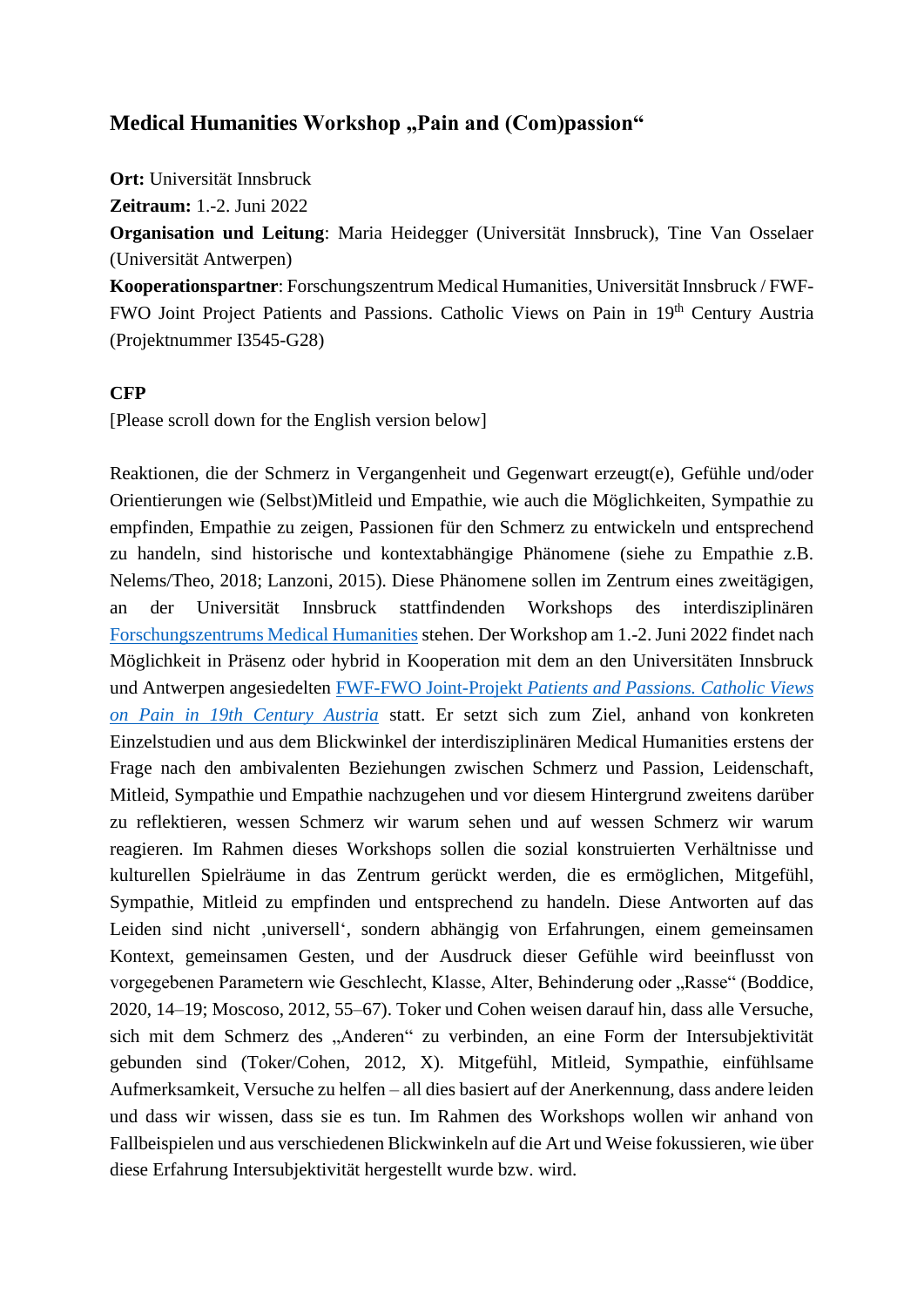Wir suchen im Rahmen des Workshops den Dialog mit Vertreter\*innen verschiedener disziplinärer Zugänge innerhalb der Medical Humanities (z.B. Philosophie, Ethik, Kulturwissenschaften, Musik, Literatur, Medizin, Pflege, Bildungswissenschaften…). Wir wollen diskutieren, wann der Schmerz anderer als Leiden in verschiedenen zeitlichen und kulturellen Kontexten wahrgenommen wird, welche Prozesse der Objektivierung und Subjektivierung dabei im Spiel sind (vgl. Arni/Füssel, 2015, 5–6), wie (Mit)leidenschaft in verschiedenen Medien, auch künstlerischen und literarischen Formen repräsentiert, zur Sprache gebracht, vertont, verteidigt oder auch deren Ambivalenz problematisiert wird. Nicht zuletzt interessiert uns eine Auseinandersetzung darüber, wie und wann Mitgefühl Sinn stiftet oder auch ermüdet, Grenzen überwindet oder auch verstärkt.

Ausgewählte Beiträge werden im Anschluss an ein Begutachtungsverfahren im zweiten Jahrgang der neuen Open-Access-Zeitschrift des Forschungszentrums Medical Humanities *Re:visit. Humanities and Medicine in Dialogue* (erscheint ab 2022) publiziert. Abgabetermin für die Beiträge ist der 15. Februar 2023.

Bitte senden Sie Ihren Vorschlag für einen Vortrag mit einem Abstract (max. 350 Worte) bis **15. April 2022** per E-Mail an Maria Heidegger [maria.heidegger@uibk.ac.at](mailto:maria.heidegger@uibk.ac.at)

#### **Kontakte:**

Dr. Maria Heidegger Universität Innsbruck Institut für Geschichtswissenschaften & Europäische Ethnologie Innrain 52d 6020 Innsbruck Österreich

Prof. Tine Van Osselaer University of Antwerp Ruusbroec Institute Grote Kauwenberg 34 2000 Antwerpen Belgium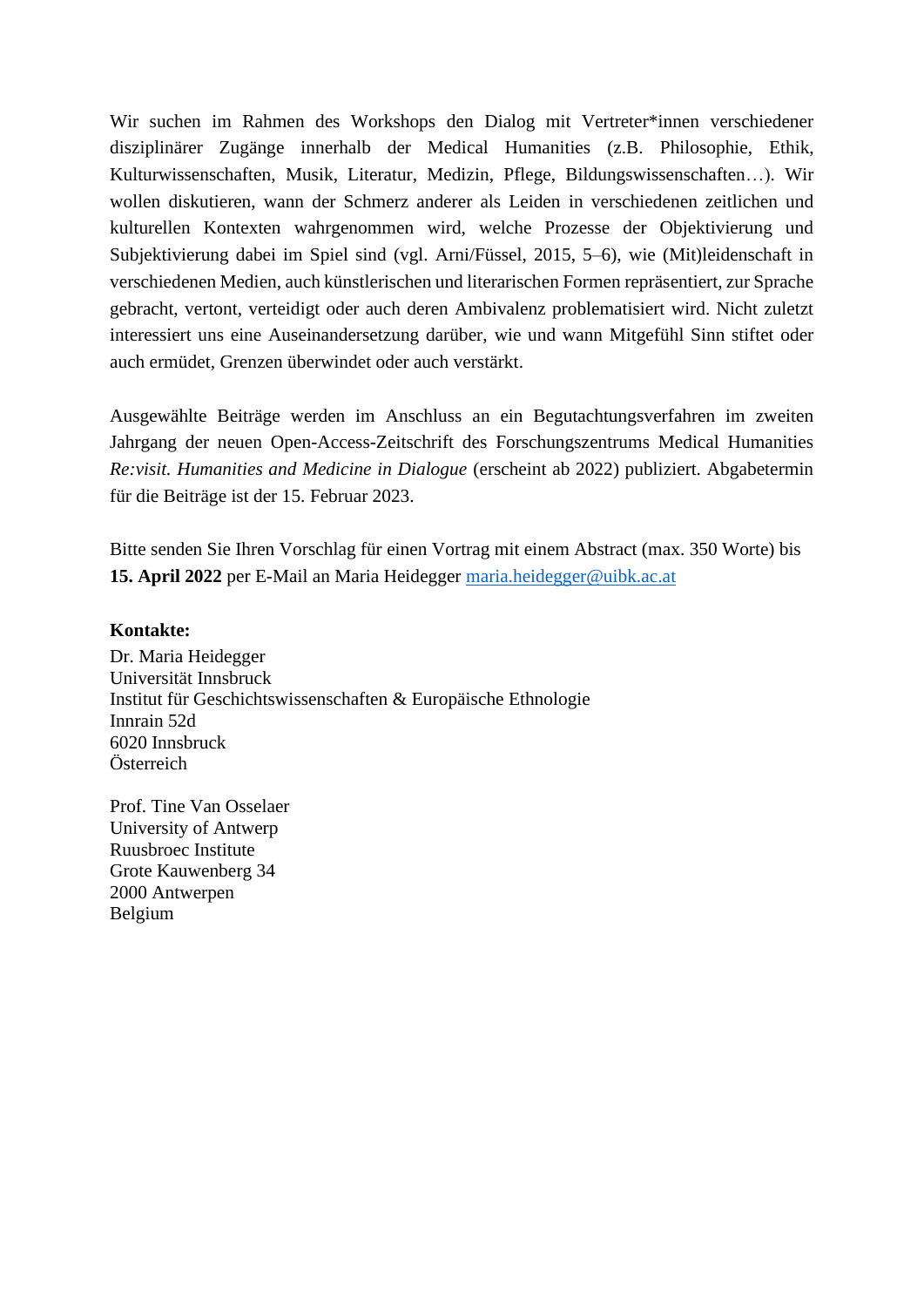## **Medical Humanities Workshop "Pain and (Com)passion"**

**Venue:** University of Innsbruck

**Date:** 1-2 June 2022

**Organizers**: Maria Heidegger (University of Innsbruck), Tine Van Osselaer (University of Antwerp)

**Cooperation**: Research Center Medical Humanities at the University of Innsbruck / FWF-FWO-Joint Project Patients and Passions. Catholic Views on Pain in 19th Century Austria (Project No. I3545-G28)

#### **CFP**

The way people respond/ed to pain in past and present  $-$  their emotions and reactions, feelings and practices of sympathy, (self-) pity and empathy  $-$  depends on the (historical) context (on empathy see e.g. Nelems/Theo, 2018; Lanzoni, 2015). These phenomena are at the center of the attention of a two-day workshop at the University of Innsbruck of the interdisciplinary Research Centre [Medical Humanities.](https://www.uibk.ac.at/fz-medical-humanities/index.html.en) The workshop on June 1-2, 2022 is held (either in person or hybrid) in cooperation with the FWF-FWO *[Patients and Passions. Catholic Views on Pain](https://scilog.fwf.ac.at/kultur-gesellschaft/11344/schmerzgeschichte-zwischen-religion-und-medizin)  [in 19th Century Austria,](https://scilog.fwf.ac.at/kultur-gesellschaft/11344/schmerzgeschichte-zwischen-religion-und-medizin)* a joint project of the University of Antwerp and the University of Innsbruck. Goal of the workshop is to study specific case studies from the perspective of the interdisciplinary medical humanities, and (1) to examine the ambivalent relationship between pains and passion, compassion, sympathy and empathy, and (2) to reflect on whose pain we see and why and to whose pain we respond and why. The workshop focuses on the socially constructed relationships and cultural settings that allow people to feel compassion/sympathy/pity for a person in pain and act accordingly. These responses are not 'universal'. Compassion, empathy and sympathy depend on experiences, a common context, shared gestures, and the expression of these feelings are influenced by parameters such as gender, class, age, ability or 'race' (Boddice, 2020, 14–19; Moscoso, 2012, 55–67). Toker and Cohen have pointed out that all attempts to connect oneself to the pain of 'others', are related to a form of intersubjectivity (Toker/Cohen, 2012, X). Compassion, pity, sympathy, empathetic attention, attempts to help – all these are based on the recognition that other suffer and that we know that they do. We want to study, by centering on case studies and looking at them from different perspectives, how and via what means, these experiences create/d intersubjectivity. We want to start a dialogue between representatives of various disciplines of medical

humanities (e.g. philosophy, ethics, cultural studies, music, literature, medicine, care, educational sciences), and discuss in which historical and cultural contexts the pain of others is perceived, and what types of processes of objectivation and subjectivation this entails (vgl. Arni/Füssel, 2015, 5–6). We want to study how (com)passion is represented in different media ̶ including artistic and literary forms ̶ expressed in language, put to music, how it is endorsed or problematized. Finally, we are interested in reflecting on how and when compassion makes sense, or tires, overcomes boundaries, or strengthens them.